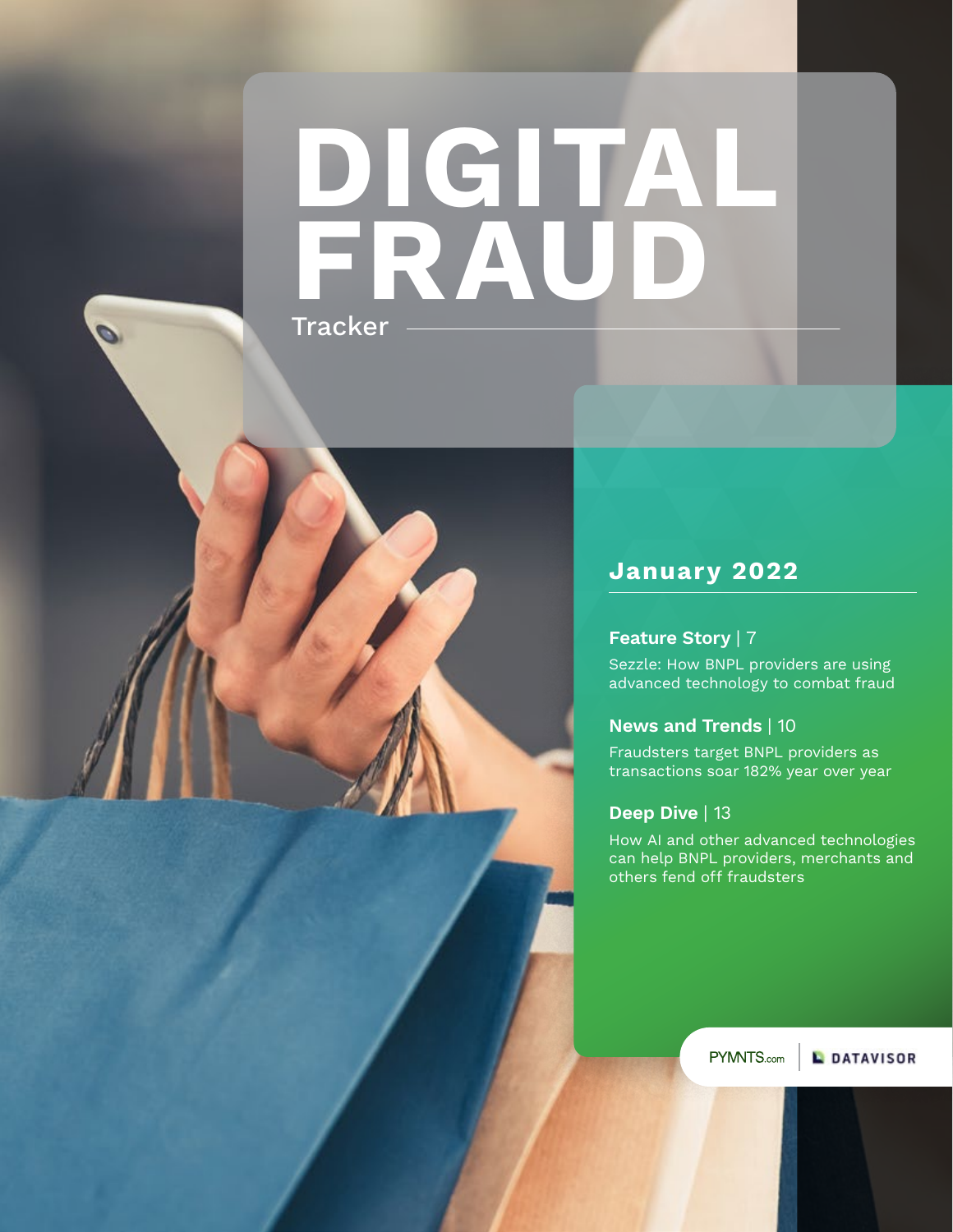# **TABLE OF CONTENTS**

**L** DATAVISOR

### **WHAT'S INSIDE**

page 3

**2**

A look at the latest developments in the digital fraud space, including how BNPL has flourished in recent years and what BNPL providers and others can do to mitigate the influx of fraud schemes targeting the payment method

### **FEATURE STORY**

#### page 7

An interview with Charlie Youakim, co-founder and CEO of BNPL provider [Sezzle](https://sezzle.com/), on how merchants can benefit from offering BNPL options and why many are turning to AI and ML to keep them secure

### **NEWS AND TRENDS**

#### page 10

Recent headlines from the digital fraud space, including how 56% of SMBs are not worried about cyberattacks and why 48% of Middle Eastern businesses reported an uptick in fraud over the last year

### **DEEP DIVE**

page 13

An in-depth look at the fraud risks BNPL transactions face and what providers and merchants can do to prevent fraud

### **ABOUT**

page 16 Information on PYMNTS.com and DataVisor

#### **Acknowledgment**

The Digital Fraud Tracker® was done in collaboration with DataVisor, and PYMNTS is grateful for the company's support and insight. [PYMNTS.com](https://www.pymnts.com) retains full editorial control over the following findings, methodology and data analysis.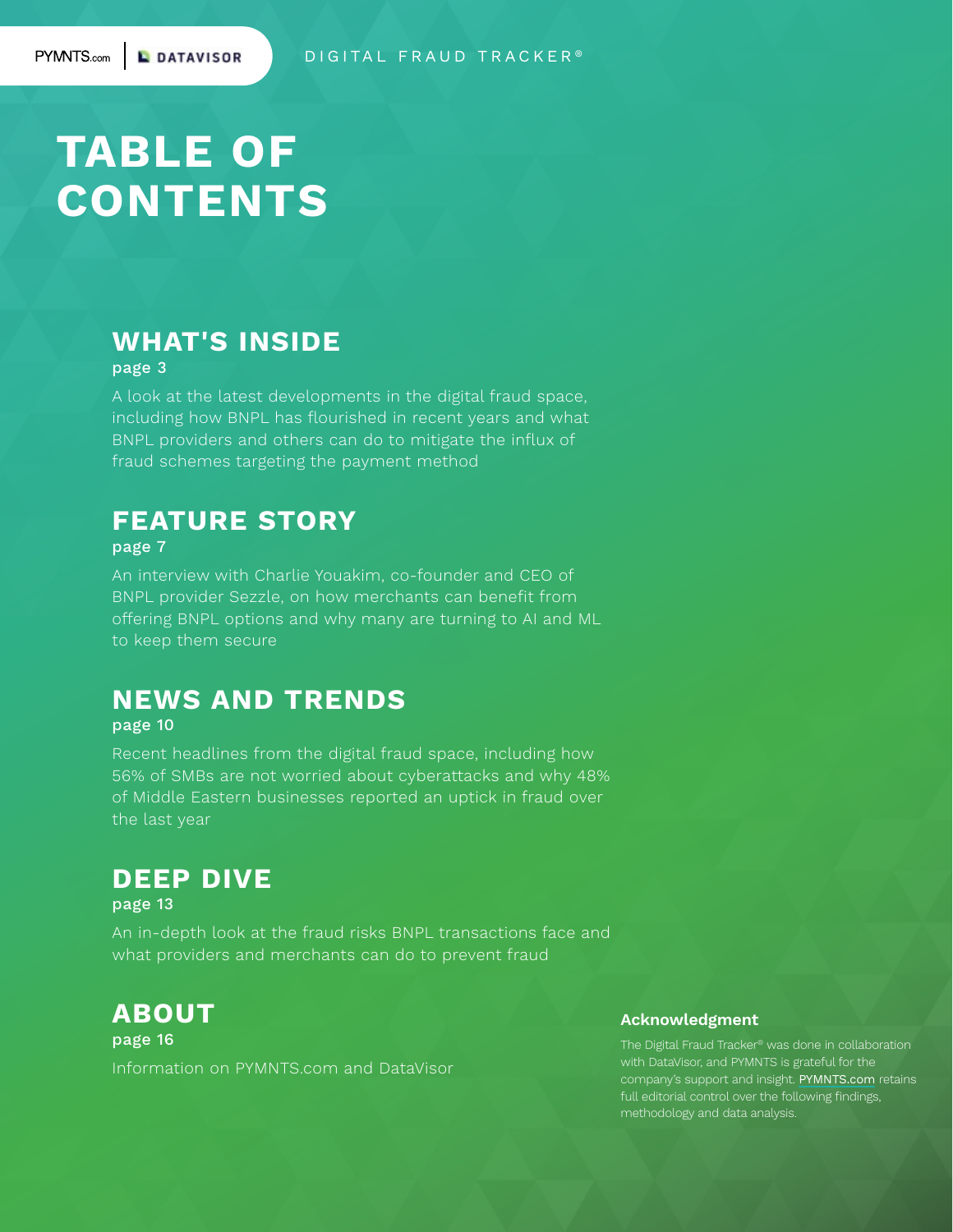

# **WHAT'S INSIDE**

erchants and consumers alike<br>
are steadily realizing the many<br>
benefits of buy now, pay lat-<br>
er (BNPL) options. BNPL plans<br>
can enhance the customer experience and are steadily realizing the many benefits of buy now, pay later (BNPL) options. BNPL plans reduce cart abandonment while simultaneously enabling consumers to extend their purchasing power with monthly installments that are typically free of interest. The payment method's growing success is reflected in the number of users who have incorporated it into their shopping habits: More than 45.1 million United States consumers were [expected](https://www.emarketer.com/content/bnpl-latest-next-fraud-target-and-providers-should-act-quickly-avoid-losses) to use BNPL in 2021 alone.

When new digital payment methods become increasingly popular, fraudsters inevitably take note. Big banks and other well-established payment providers have exhausted resources innovating their fraud detection systems over the past decade to defend against sophisticated bad actors. BNPL providers are relatively new to the arena, however, and their cybersecurity measures may not match their more established predecessors'. As a result, BNPL providers are at greater risk of cyberattacks that stem from account takeovers (ATOs), fake accounts and security breaches.

BNPL transaction values continue to grow despite the specter of fraud, however, and BNPL is [anticipated](https://opusconsulting.com/buy-now-pay-later-goes-global-what-merchants-should-watch-out-for/) to account for 4.5% of all eCommerce payments in North America by 2024. This sustained growth makes it even more crucial for BNPL providers to equip themselves with robust fraud prevention tools to protect consumers and the merchants they frequent. Incorporating advanced technologies such as artificial intelligence (AI) and machine learning (ML) into their back-end processes and consumer-facing solutions can help BNPL providers successfully manage and prevent high-level security breaches.

#### **Around the digital fraud space**

BNPL's allure as a flexible payment method continues to grow, with a recent [report](https://thefintechtimes.com/businesses-and-consumers-alike-at-risk-as-bnpl-usage-creates-new-avenues-for-fraud/) finding that BNPL transactions rose 182% year over year in June 2021. The payment method's rapid growth, pared-back credit verification methods and straightforward repayment plans appeal also to fraudsters. Cybercriminals are cashing in on BNPL schemes by either opening fake accounts or hijacking existing customer accounts and paying only one installment before disappearing with the products. Still,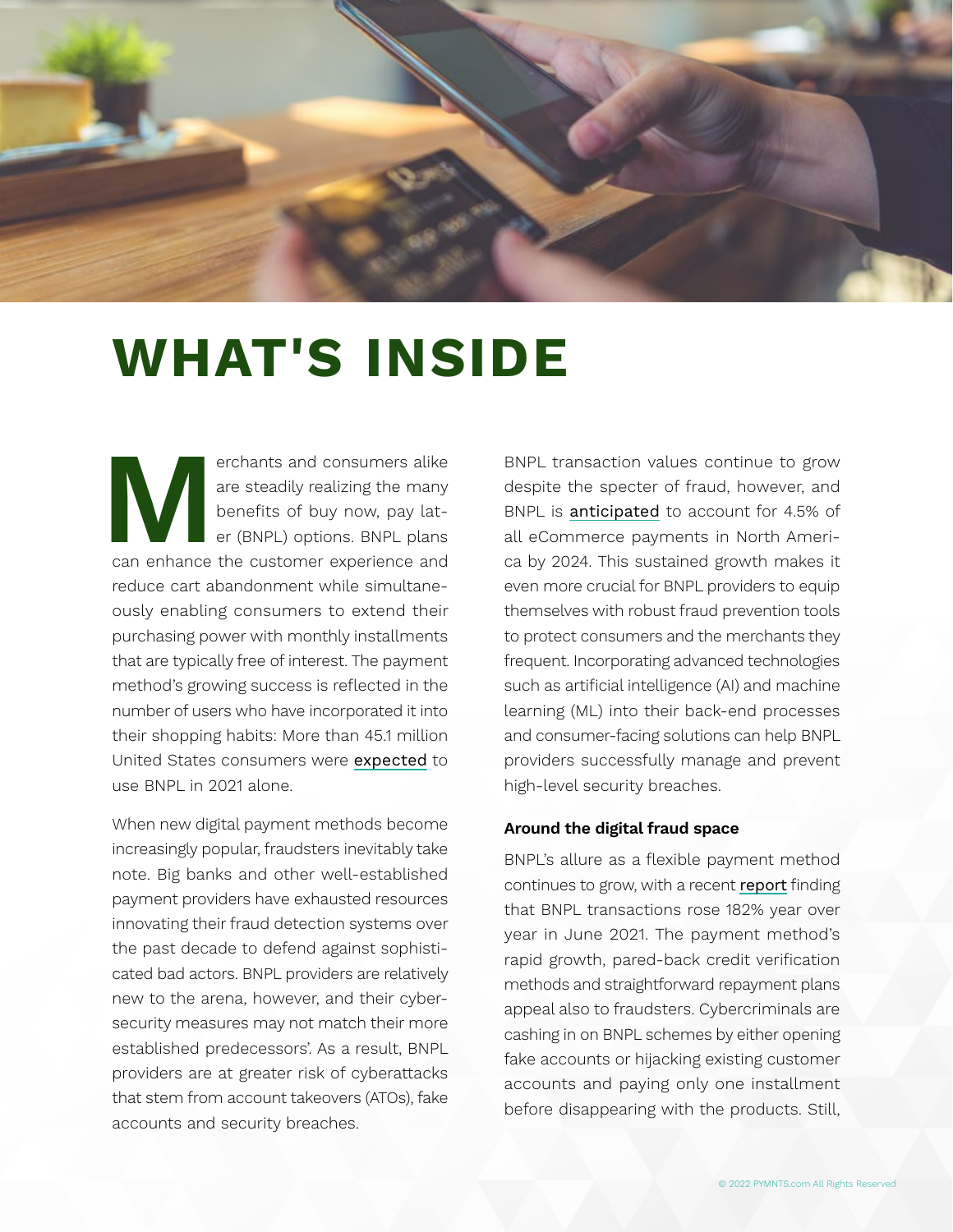some tools can help BNPL providers better fight fraud, and technologies such as AI and ML enable them to spot warning signs without bogging down legitimate customers' transactions.



Small to mid-sized businesses (SMBs) are another prime target for fraudsters as more business goes digital, but a large share remain unperturbed by the threat of cyberattacks, even as research suggests that they should be more vigilant. More than one-quarter of data breaches in the U.S. [involved](https://www.businessinsider.com/what-companies-need-to-know-about-the-threat-of-cyberattacks-2021-11) small businesses in 2020, yet a recent survey found that 56% of these firms were not concerned about potential security threats within the next year. The reality is that many of these SMBs could benefit from adopting more robust security measures or overhauling their existing anti-fraud systems, lest they risk the financial and reputational damage that can result from data breaches, cyberattacks and related fraud strikes.

Fraud prevention teams also are turning to cloud technology to halt cyberattacks. A recent [survey](https://datacenterfrontier.com/it-data-center-priorities-2022-survey-results-revealed/) of 700 IT professionals in the U.S. found that the majority considered ransomware and security risks stemming from remote work as key cybersecurity concerns in the year ahead. While these are not fraud issues, per se, fraud often occurs after security breaches. Many IT professionals are looking to the cloud to better safeguard their data, with 50% planning to ditch on-premises systems in favor of cloud-based ones within the next year.

For more on these stories and other digital fraud developments, read the Tracker's News and Trends section (p. 10).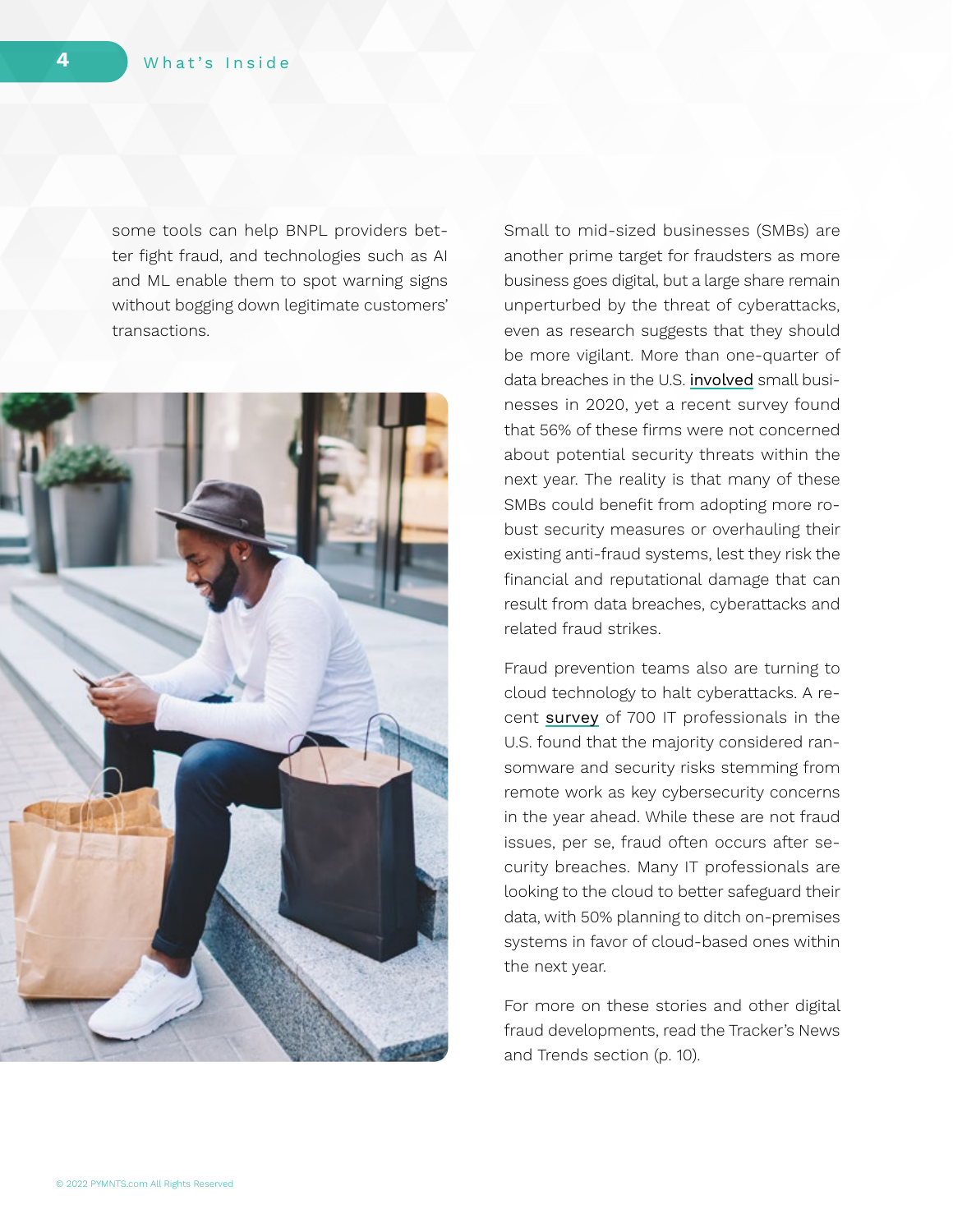### **Sezzle on keeping BNPL fraud-free as consumers popularize it**

A rapidly growing number of consumers are turning to BNPL plans to fund purchases big and small, leading more merchants to offer the payment method to satisfy this demand. This trend has not gone unnoticed by fraudsters, however, emphasizing how important it is for BNPL providers and merchants to work together to keep these payments secure. In this month's Feature Story (p. 7), Charlie Youakim, co-founder and CEO of BNPL provider [Sezzle](https://sezzle.com/), discusses how BNPL providers can incorporate AI-and ML-based fraud prevention tools to combat digital fraud schemes.

### **Deep Dive: Taking BNPL fraud prevention to the next level with AI and ML**

BNPL provides consumers with an easy, low-friction method of paying for purchases over time, but many of the aspects that make it so appealing to consumers also attract fraudsters. This month's Deep Dive (p. 13) explores the factors that have made BNPL appealing to consumers and cybercriminals, the ways in which bad actors exploit the payment method and how providers and merchants can shore up their defenses using advanced technologies that harness AI and ML.

# **EXECUTIVE INSIGHT**

**How can advanced fraud prevention tools such as AI and ML help BNPL providers reduce cyberattacks without hindering the customer experience?** 

"The biggest draw of BNPL is precisely that smooth customer experience that retailers and lenders have worked so hard to perfect. ML-powered fraud detection [justifies] this effort by fighting fraud smarter: it uses data, advanced analytics and artificial intelligence to identify bad actors with efficiency and precision unthinkable for legacy systems.

Here's a real-life example:

In the old days, fraud prevention meant burdening good users with high-friction identification measures and saturating fraud teams with intensive manual reviews for each loan. At DataVisor, we arm fraud teams with advanced unsupervised machine learning technology that lets them look at millions of applications simultaneously and analyze them in real time to detect connections between them that are invisible to legacy systems — and the human eye. This intelligence, combined with a comprehensive suite of fraud detection tools, endows teams with a truly proactive fraud prevention mindset.

The secret lies in fighting fraud smarter, not harder. AI is the best tool for this."

**Yinglian Xie** CEO and co-founder [DataVisor, Inc.](https://www.datavisor.com/)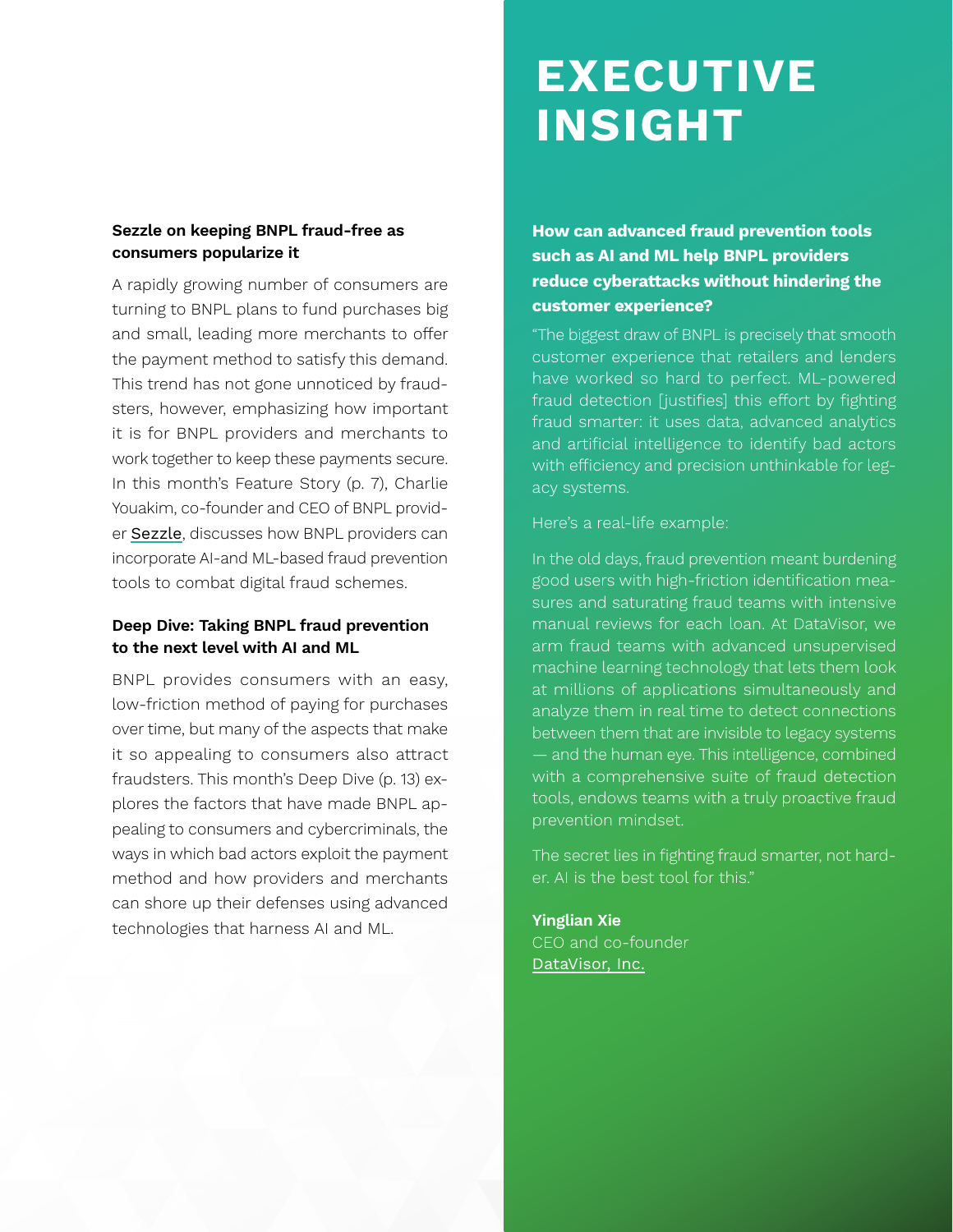**KNTS.com** | **L** DATAVISOR

#### DIGITAL FRAUD TRACKER<sup>®</sup>



## **[73%](https://www.pymnts.com/wp-content/uploads/2021/11/PYMNTS-Beyond-eCommerce-Fraud-November-2021.pdf)**

Portion of eCommerce businesses that fell victim to promotion abuse over the past year

## **5%**

[Segment of consumers who](https://www.pymnts.com/study/digital-economy-payments-report-holiday-spending-travel-mobile-wallets-fraud/)  reported being victims of payment fraud in December 2021

## **[65%](https://www.pymnts.com/wp-content/uploads/2021/05/PYMNTS-Securing-eCommerce-Study-May-2021-1.pdf)**

Portion of digital shoppers likely to end their relationships with retailers after a single instance of payment fraud or data theft

# **[59%](https://securecdn.pymnts.com/wp-content/uploads/2022/01/PYMNTS-Digital-Economy-Payments-Jan-2022.pdf)**

Share of customers who were informed of a payment fraud incident on the same day it occurred

## **[43%](https://www.pymnts.com/study/digital-economy-payments-report-holiday-spending-travel-mobile-wallets-fraud/)**

Segment of payment fraud victims who filed claims for suspicious activity the same day they became aware of it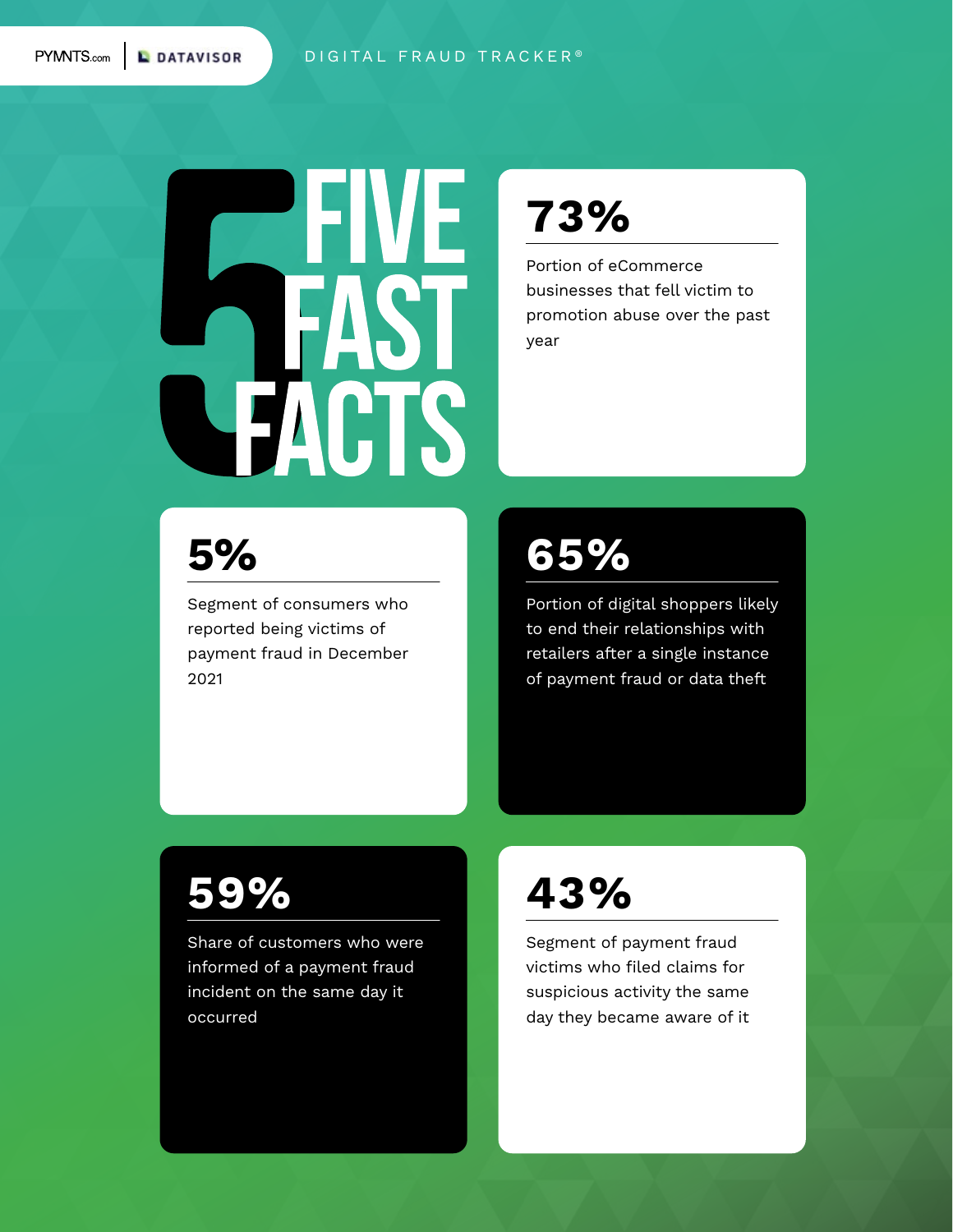# **FEATURE STORY**



Feature Story **7**

**BRADLEY** Vanilla Aniline Leather

\$140

or 4 payments of \$35 with sezzle

SEZZLE ON USING AI, ML TOOLS TO REMOVE FRAUD FROM THE BNPL EQUATION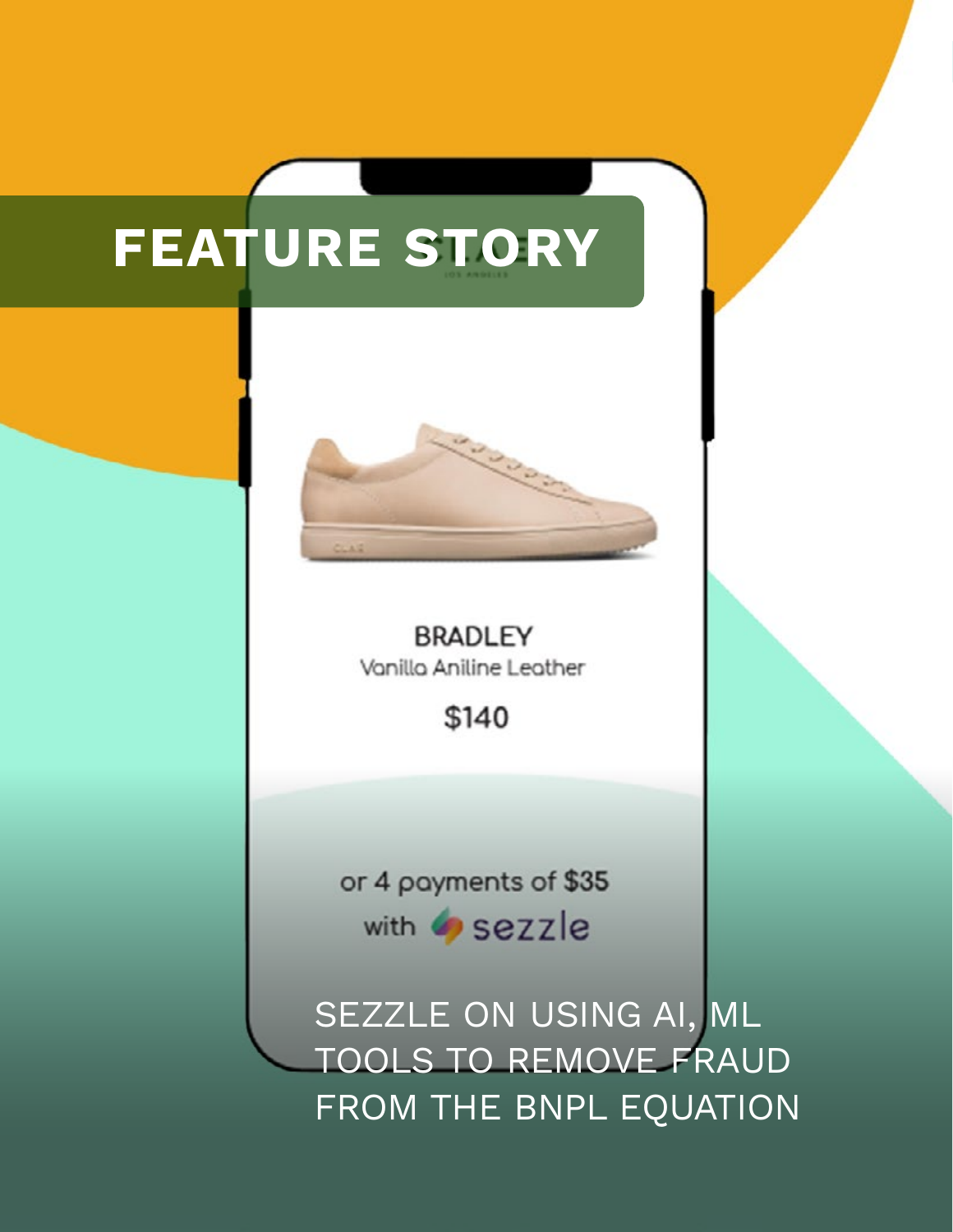**BUCK** BRITTED INPL'S emergence within the broader payments market began just years<br>ago, but the payment method has<br>gained significant traction. Fore-<br>casts [show](https://www.businessinsider.com/top-five-things-that-happened-in-bnpl-2021-12) that the number of U.S. BNPL payments market began just years ago, but the payment method has gained significant traction. Foreusers rose an impressive 81.2% year over year in 2021. BNPL's rapid growth can be attributed to widespread adoption by merchants and consumers' enthusiasm for its typically interest-free installment plans, which many see as a way to build credit.

Offering BNPL at checkout can lead consumers to alter their purchasing behaviors, giving them opportunities to shop for products that otherwise might be out of their price range, Charlie Youakim, co-founder and CEO of BNPL provider [Sezzle](https://sezzle.com/), recently told PYMNTS.

"A consumer might have been shopping and seeing a product on your website and saying, 'I love that product. But I'm going to budget for it. I'm going to think about buying that in a few weeks,'" said Youakim. "[With BNPL], merchants saw customers [changing] their behavior, seeing that they could buy it today with automated budgeting through the tool. They would actually make that purchase decision today."

Millions of shoppers leverage BNPL plans each day, meaning merchants cannot afford to forgo BNPL adoption and risk losing out on substantial revenues. However, as demand for these plans increases and more merchants offer them, another party is beginning to take interest: fraudsters. BNPL providers will need to empower merchants to offer these payment methods without putting consumers' personal details at risk to halt the uptick in fraud BNPL platforms are facing.

#### **Fraud: a major concern for BNPL providers**

BNPL's popularity across digital channels can make the payment method an enticing target for fraudsters. Bad actors are targeting BNPL platforms using ATOs and synthetic identities, and providers' pared-back application processes can give cybercriminals more opportunities to bypass authentication methods. The stakes are high for retailers: PYMNTS' data [shows](https://www.pymnts.com/wp-content/uploads/2021/05/PYMNTS-Securing-eCommerce-Study-May-2021-1.pdf) that 65% of consumers are likely to terminate their relationships with a merchant after a single instance of data theft or payment fraud

Youakim explained that some of these increased risks are simply a natural part of the digital growth process. He noted that BNPL providers must focus on ensuring legitimate customers are signing up for services, pointing to advanced technologies as a key part of the solution.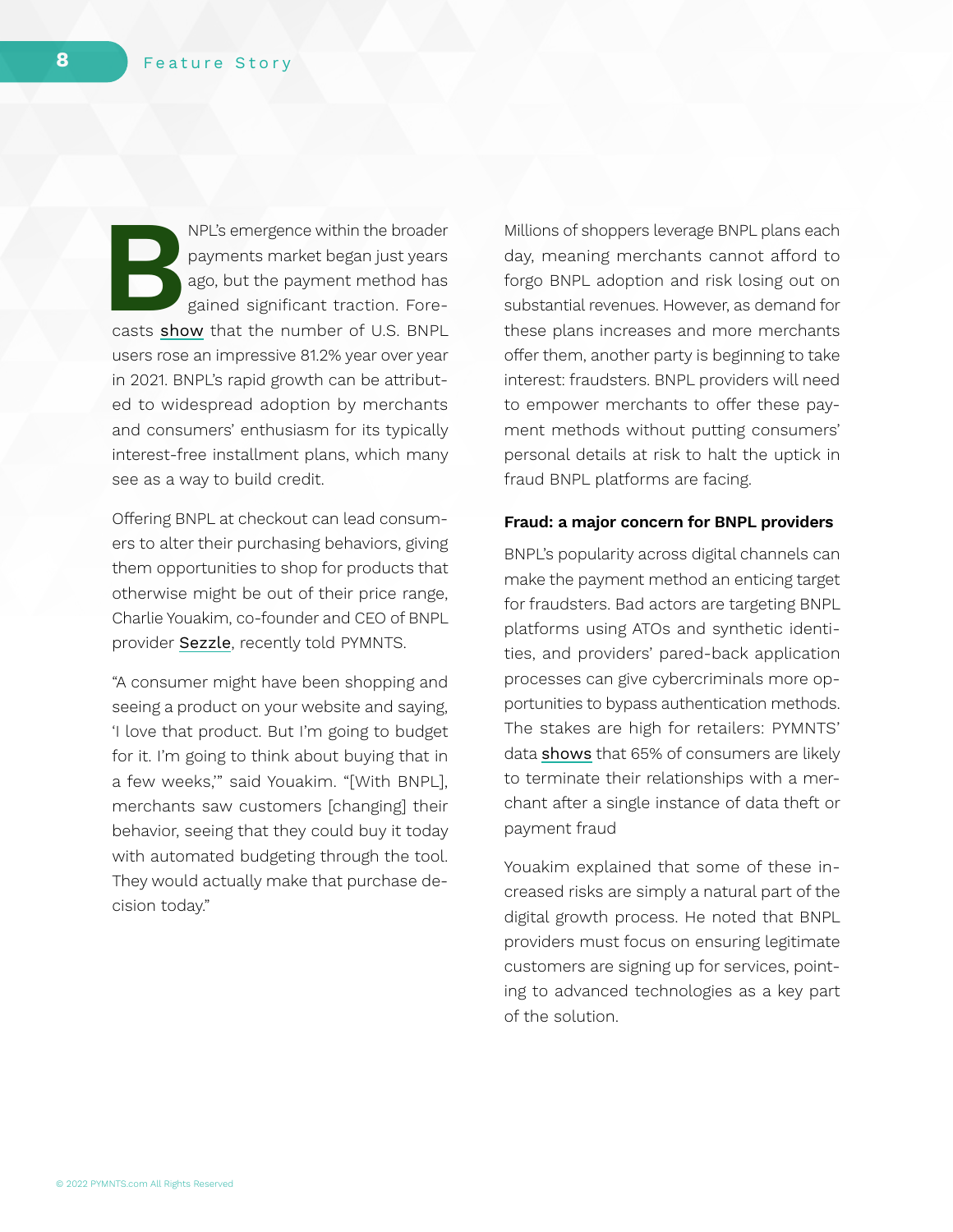"Fraud is always an issue for payment systems online," he said. "[Platforms] are always looking for ways to solve it because the bad actors are always there, so a key topic for us is focusing on fraud prevention. Because if you get the synthetic identities out of the way and get real people into the system, [it reduces fraud risks]. So that's why we have a big focus on fraud, and the systems and everything we do around that, which includes machine learning."

Fraud prevention is crucial to obtaining new customers and maintaining healthy relationships with existing ones. More than 48% of consumers have greater data security and fraud concerns now than before the pandemic began, in fact. Many BNPL providers and merchants they serve now are harnessing the powers of advanced fraud prevention tools and software, such as AI and ML, to enhance the customer experience by reducing fraud risks without adding friction.

"Machine learning programs have basically evolved over time," Youakim said. "Deep learning neural networks… start to come up with algorithms that [drive themselves]. And the trade-off is you lose a little bit of knowledge about the key indicators, like the key [fraud] scoring mechanisms. But the results speak for themselves."

#### **The opportunity in offering secure BNPL plans**

There is good reason for BNPL providers and merchants to offer robustly safeguarded installment payment plans. BNPL adoption is expected to [increase](https://www.businessinsider.com/top-five-things-that-happened-in-bnpl-2021-12) from 45.1 million users in 2020 to 76.6 million by 2025. Consumers from all generations are [drawn](https://www.forbes.com/sites/ronshevlin/2021/09/07/buy-now-pay-later-the-new-payments-trend-generating-100-billion-in-sales/?sh=61fec9182ffe) to the payment method, and Youakim explained that the upward trajectory of BNPL adoption and its repeated usage among consumers underscores its growing significance.

"I think [BNPL] definitely enhances the experience because customers love it," he said. "If you don't have buy now, pay later on your website today or in your retail store, I think you're really hurting your chances of the sale because customers are expecting it."

BNPL plans' growing appeal across sectors is undeniable, and merchants eager not to fall behind competitors would be wise to adopt this payment method. Keeping BNPL options simultaneously convenient and secure, however, will require an upfront investment in fraud prevention tools such as AI and ML.

BNPL providers stand to gain a lot from this investment in fraud prevention. As more and more lenders and payment companies launch BNPL solutions, offering a secure and fraudproof product can act as a differentiator and ultimately serve as a competitive advantage for the most forward-looking BNPL players.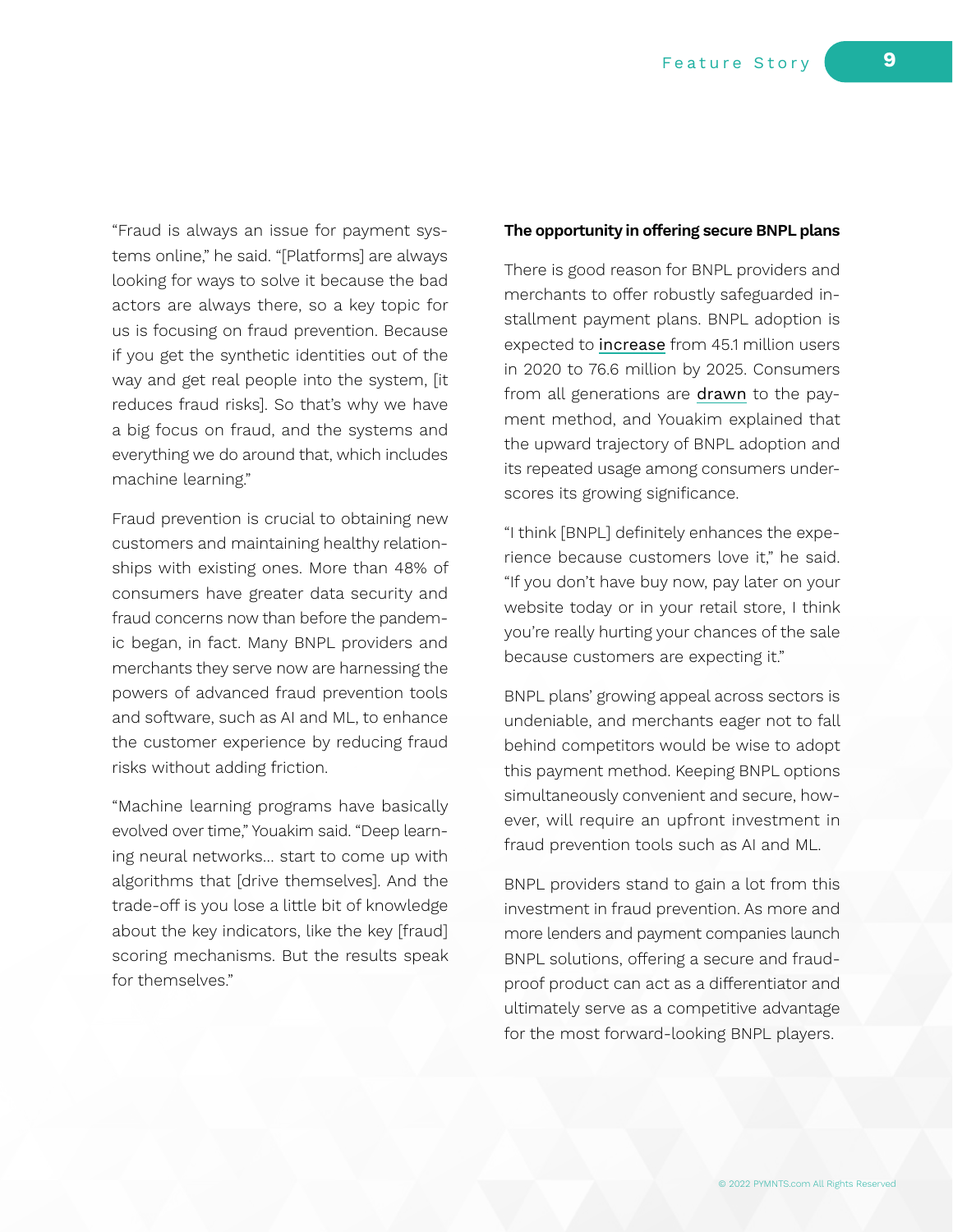

# **NEWS & TRENDS**

### BNPL FRAUD

### **How AI and ML tools can help BNPL providers battle back against fraud**

BNPL plans are experiencing increased adoption around the globe, with the American market seeing exceptional growth. The number of BNPL users within the U.S. was [expected](https://www.emarketer.com/content/bnpl-latest-next-fraud-target-and-providers-should-act-quickly-avoid-losses) to reach 45.1 million in 2021, and 30% of the nation's shoppers had planned to use the payment method during the holiday season. Consumers' increased interest in BNPL is getting fraudsters' attention, however, with many of them perpetrating their schemes with ATOs or by using stolen information to create fake accounts. Inadequately secured verification and checkout processes can lead to ATOs, while BNPL providers' failure to notice fraud indicators — such as applicant names that do not match given email addresses or phone numbers — can make companies vulnerable to fake accounts.

Several key tools, especially those that leverage advanced technologies, can help merchants and BNPL providers safeguard their operations from fraud. AI-based identity verification and authentication measures and ML algorithms can help providers spot behaviors that indicate ATOs and prevent purchases that raise red flags. Providers also can fight back against fraudulent account creation by ensuring their soft credit checks do not miss red flags.

#### **Bot attacks ramp up as fraudsters set sights on BNPL space**

Fraudsters targeting the BNPL space also are relying on more sophisticated attack methods for their schemes, prompting providers and merchants to pivot to advanced solutions. BNPL transactions [increased](https://thefintechtimes.com/businesses-and-consumers-alike-at-risk-as-bnpl-usage-creates-new-avenues-for-fraud/) 182% year over year in June 2021 as more consumers moved to online shopping during the pandemic. Many consumers value BNPL methods for the flexibility their installment payments offer, but fraudsters are drawn to the same features. Combined data from 28.7 billion online transactions between June 2020 and June 2021 showed a 41% increase in bot attack volumes, despite a 29% decline in human-initiated attacks.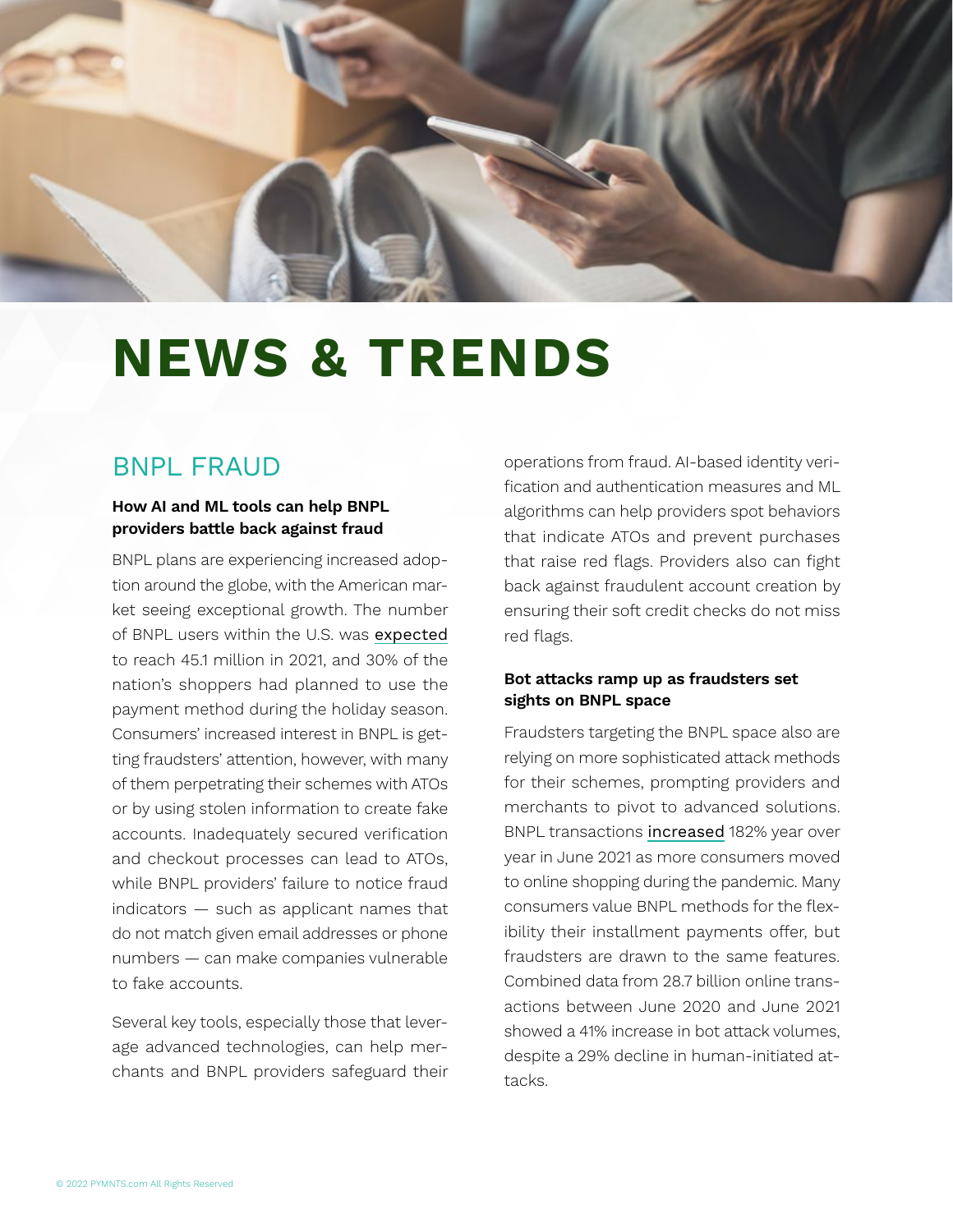One tactic favored among fraudsters involves using stolen information to open a fake account, make the first installment payment and then leave providers or merchants holding the bag. Providers will need to turn to advanced anti-fraud solutions of their own to spot these attempts without stalling purchases for legitimate customers. Improved verification methods that leverage multifactor authentication (MFA) can help reduce fraud; however, retailers should be aware that these methods introduce friction to their customers' checkout experience.

### **CYBERSECURITY** CHALLENGES AND **CONCERNS**

### **Report finds 56% of SMBs are not worried about their cybersecurity**

Cyberattacks are ramping up across all sectors, but new research shows that many SMBs are largely unconcerned about their cybersecurity — even though the data suggests that they should have concerns. A recent [survey](https://www.businessinsider.com/what-companies-need-to-know-about-the-threat-of-cyberattacks-2021-11) of 2,000 small businesses in the U.S. revealed that 56% were not concerned about security breaches over the next year, while almost one-quarter said they were not worried at all. This outlook could prove dangerous, however, as 28% of all data breaches in 2020 concerned small businesses. Furthermore, 60% of companies that suffer cyberattacks or data violations close within six months, emphasizing that these issues are not to be taken lightly, especially since an uptick in security

breaches often leads to an increase in fraud attacks. Businesses of all sizes, but particularly SMBs, would be wise to implement anti-fraud solutions that harness advanced technologies such as AI and ML to avoid the financial and reputational blowback that a breach or cyberattack could create.

### **Half of Middle East organizations lack fraud awareness despite cybercrime rise**

The uptick in digital fraud is not restricted to any one nation or region, new research has shown. A recent [survey](https://www.albawaba.com/business/pr/deloitte-releases-its-latest-fraud-survey-middle-east-1454780) across multiple industries in the Middle East revealed an increase in instances of fraud during the pandemic, with 48% of respondents reporting a rise in fraud over the past year. Thirty-five percent said fraud has increased since the start of the pandemic, with remote work and greater reliance on technology cited as the top contributing factors.

While fraud is on the rise across the Middle East, many organizations still are reporting challenges when it comes to curbing cybercriminal activity: 50% of respondents said their organizations lacked fraud awareness and relied on legacy anti-fraud measures, static data and outdated infrastructure, and 41% said they lacked a dedicated fraud management team. The survey also found that 55% of respondents reported a lack of periodic training, senior management reporting and periodic fraud risk assessment, although those same respondents said their companies have a basic, policy-level fraud risk framework. These findings suggest that a sizable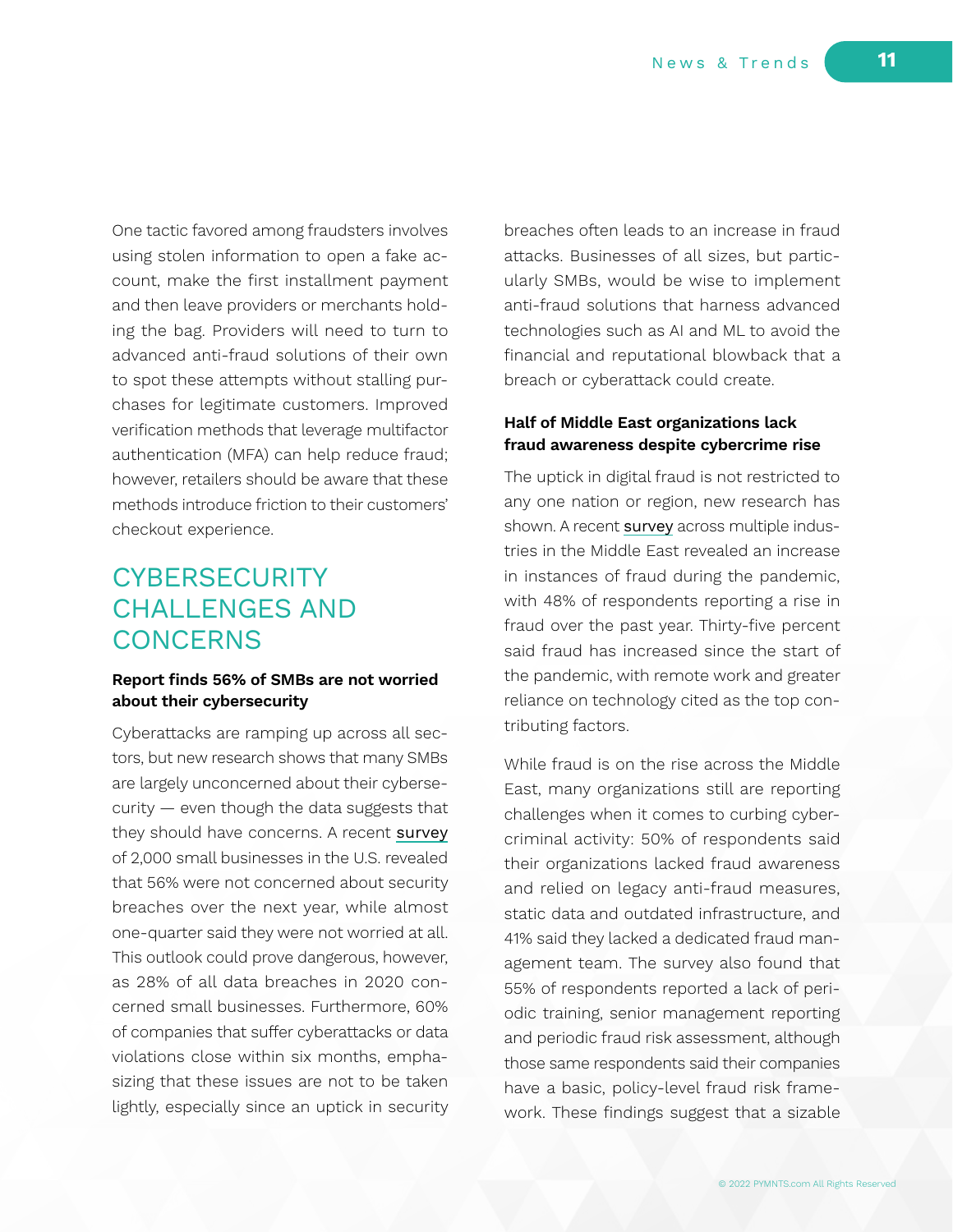

share of Middle East organizations are long overdue when it comes to overhauling their anti-fraud methods.

### **Report identifies ransomware, remote work challenges as top cybersecurity concerns**

Several trends are emerging as companies fight back against an uptick in digital delin quency, including the nature of the schemes they face. A recent  $\sf{survey}$  $\sf{survey}$  $\sf{survey}$  of 700 U.S. IT professionals found that most believe curbing ransomware attacks and addressing the risks posed by remote workers will remain top pri orities in the fight against cybercrime this year.

The cloud's advanced data processing tech nology enables companies to examine fraud patterns more quickly, reducing the time it takes to detect fraud. As a result, more IT teams are migrating their companies' data to the cloud rather than storing it on-premises: 50% said they intend to migrate to the cloud this year. Proponents say the move provides the flexibility to address and pay for fraud mitigation only when incidents occur rather than continuously. Only 8% of respondents said they intended to move their data from the cloud to on-premises solutions.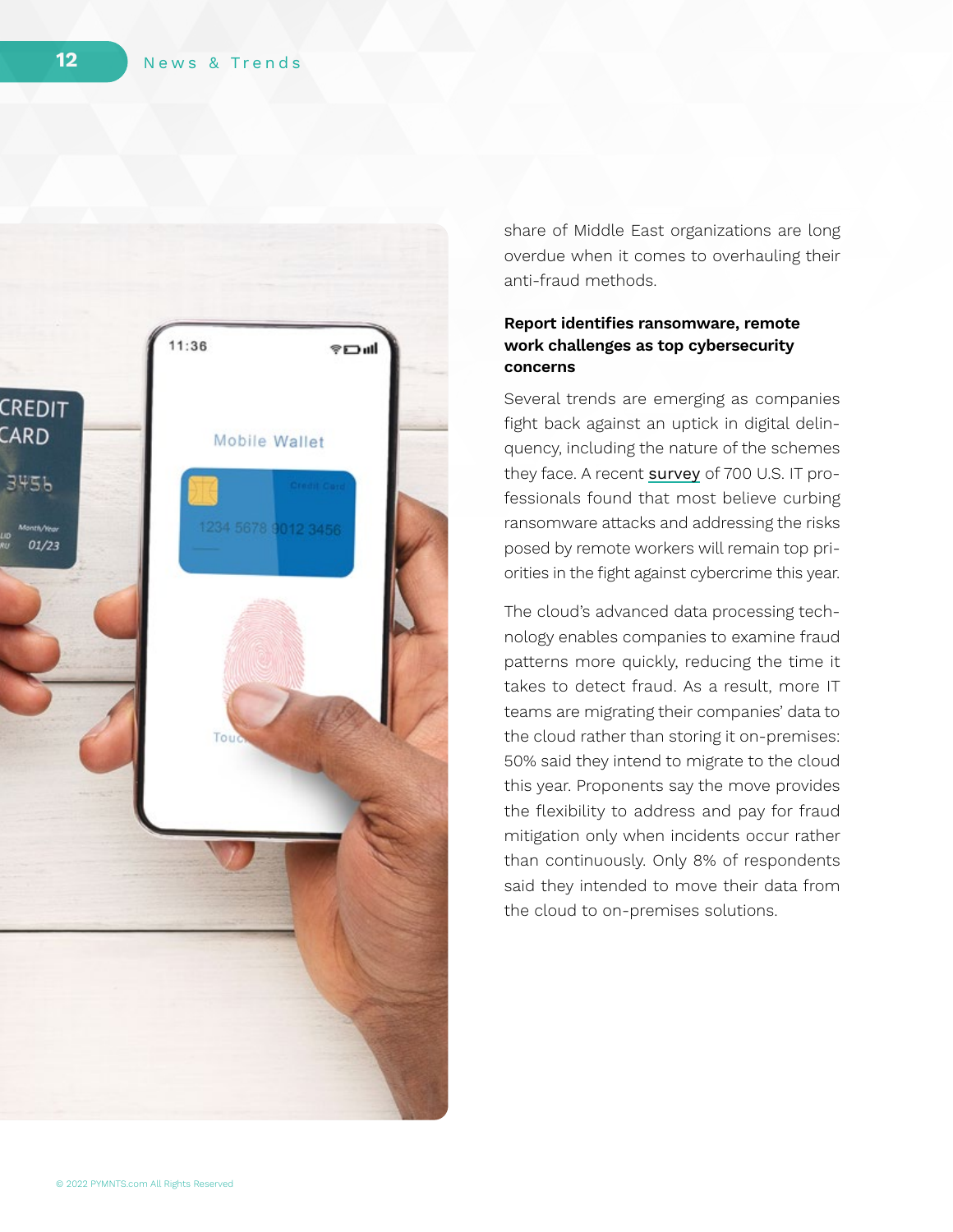

# **DEEP DIVE**

### WHY PREVENTING FRAUD IN BNPL TRANSACTIONS REQUIRES REAL-TIME SOLUTIONS

**T**he growth in BNPL's popularity that offer it. Twenty-five percent of U.S. merhas made fraud prevention an increasingly important subject for both providers and the merchants chants already [accept](https://www.rblt.com/fintech-insights/how-bnpl-is-redefining-consumer-lending-driving-blockbuster-deals-square-afterpay) BNPL payments, and 46% expect to implement it as an option within the coming year, expecting greater sales, customer loyalty and larger cart sizes at checkout. At the outset of the 2021 holiday shopping season, 12% of consumers said they [planned](https://www.forbes.com/sites/jordanmckee/2021/11/29/three-payment-trends-merchants-need-to-get-right-during-the-holidays/?sh=11a7e6344067) to finance at least some of their purchases using BNPL, and many millennial, Generation X and Generation Z consumers planned to make BNPL their primary payment option for holiday purchases. A notable 45% of BNPL users — nearly half — said they [intended](https://www.cardify.ai/reports/bnpl-holidays-2021) to use BNPL for some or all of their holiday purchases, indicating just how popular it has become in recent months.

This month's Deep Dive examines how BNPL has attracted not just consumers but also fraudsters, and it illustrates the vulnerabilities these fraudsters are drawn to exploit. It also looks at steps BNPL providers and merchants can take to prevent fraud through proactive steps that stop fraudulent activity as it is happening.

### **Vulnerabilities to fraud present in BNPL transactions**

Some of the largest BNPL players have [experienced](https://www.cnbc.com/2021/11/18/criminals-exploit-buy-now-pay-later-services-like-klarna-and-afterpay.html) increased incidents of fraud as installment payment options have gained popularity. Individual fraudsters as well as organized criminal networks aim to exploit weak points in the processes through which BNPL loans are applied for and approved, and not just to purchase big-ticket items. Some fraudsters target small-dollar purchases such as pizza or alcohol. The increased popularity of BNPL also has attracted bad actors who expect to remain undetected in a marketplace awash in transactions.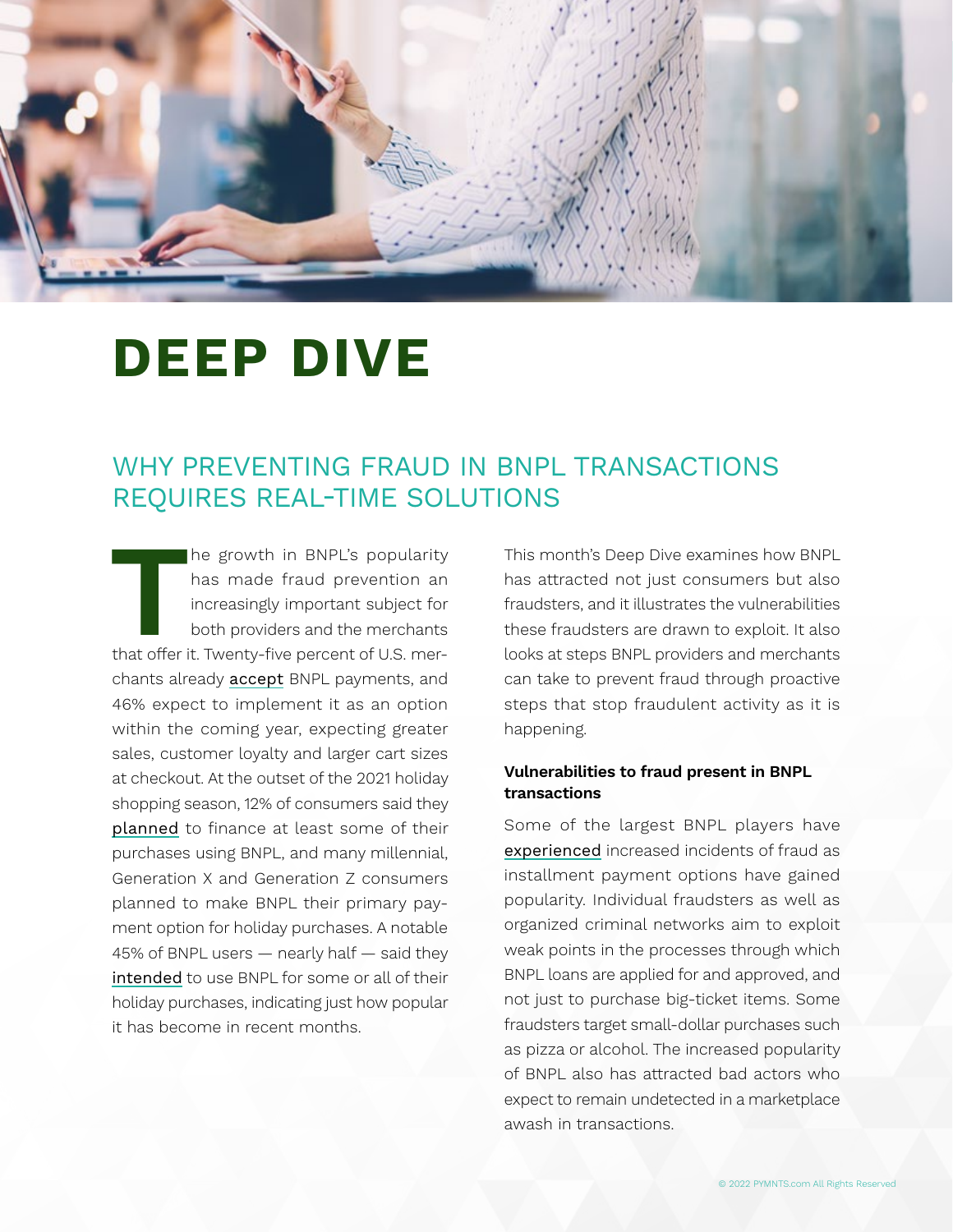BNPL fraud [targets](https://securityboulevard.com/2021/11/bnpl-a-chance-to-rebuild-credit-an-opportunity-for-fraud/) many of the same features that make it such a popular option for consumers, such as lenient authentication mechanisms that are meant to reduce frictions for legitimate transactions. Fraudsters create fake accounts to exploit default lines of credit, often making purchases with stolen credit card information. They can even deploy bots to scale up such attacks. Existing accounts can be even more profitable for bad actors, as a user with a good history can have a much higher credit limit with the BNPL provider. In those cases, fraudsters take over accounts through techniques such as credential stuffing, phishing and SIM swapping.



#### **Securing BNPL transactions against fraud**

One of BNPL's key vulnerabilities stems from providers, who [have](https://www.cnbc.com/2021/11/18/criminals-exploit-buy-now-pay-later-services-like-klarna-and-afterpay.html) softer controls in place compared to the credit controls associated with banks and credit card companies. This can include a lack of credit checks prior to BNPL approvals. The method's installment nature also enables fraudsters to acquire merchandise for a fraction of the retail price up front, increasing the buying power of stolen credit cards used in transactions. During special events or the holiday shopping season, for example, merchants and BNPL providers also may lower security checks to prevent lost sales to false declines.

BNPL providers including Klarna and Afterpay have worked to outwit fraudsters with prevention capabilities in place. According to Afterpay, fraud made up less than 1% of its global sales in fiscal year 2020, while Klarna said it has protections in place that exceed those offered by credit cards and large banks. Afterpay attributed its fraud prevention successes to proprietary ML algorithms that adjust as fraudsters seek new points of entry.

Tools that would more quickly [identify](https://thefintechtimes.com/businesses-and-consumers-alike-at-risk-as-bnpl-usage-creates-new-avenues-for-fraud/) mismatched email addresses and phone numbers could help stem BNPL fraud, as criminals often seek to exploit the lighter identity and credit checks associated with the payment method. Such procedures could be implemented without adding friction to the transaction, as could better verification standards that look at a user's physical and digital attributes.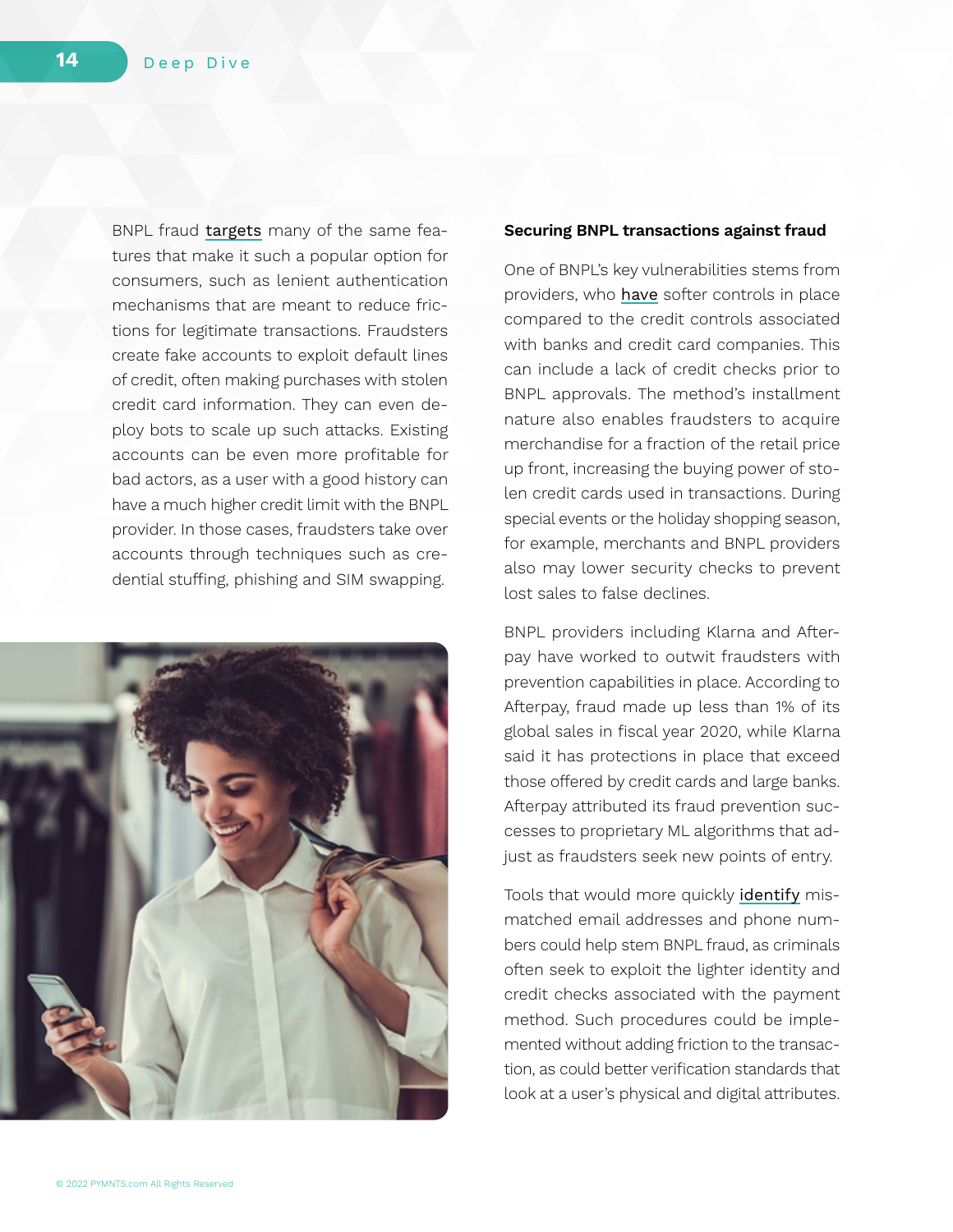#### **Replacing reactive solutions with proactive ones**

[Maintaining](https://hackernoon.com/how-buy-now-pay-later-bnpl-is-bringing-e-commerce-into-the-ai-era) the positive customer experience that has contributed to BNPL's popularity while stopping fraud requires systems that can respond quickly to fraudulent activity. AI-based fraud prevention tools can respond to threats in real time, identifying fraudulent transactions while they are in the process of being completed. Along with methods powered by ML, such processes can help identify borrowers' personal documents and halt any suspicious activity before money is exchanged.

Providers may [choose](https://www.emarketer.com/content/bnpl-latest-next-fraud-target-and-providers-should-act-quickly-avoid-losses) to partner with firms specializing in the use of AI for identity verification and authentication, and merchants can take their own steps to work with ML fraud prevention specialists to spot purchasing activity that follows fraudulent patterns. BNPL [moves](https://www.itproportal.com/features/tech-experts-discuss-the-importance-of-cybersecurity-awareness-month/) too quickly for fraud prevention methods such as labeling, writing rules and manual case reviews, with losses already showing by the time fraud is detected by such methods. Real-time detection is needed to effectively stop BNPL fraud. ML can recognize fraud patterns even as they are emerging, while automated systems can enable fast, lowfriction transactions that also are significantly protected against fraud.

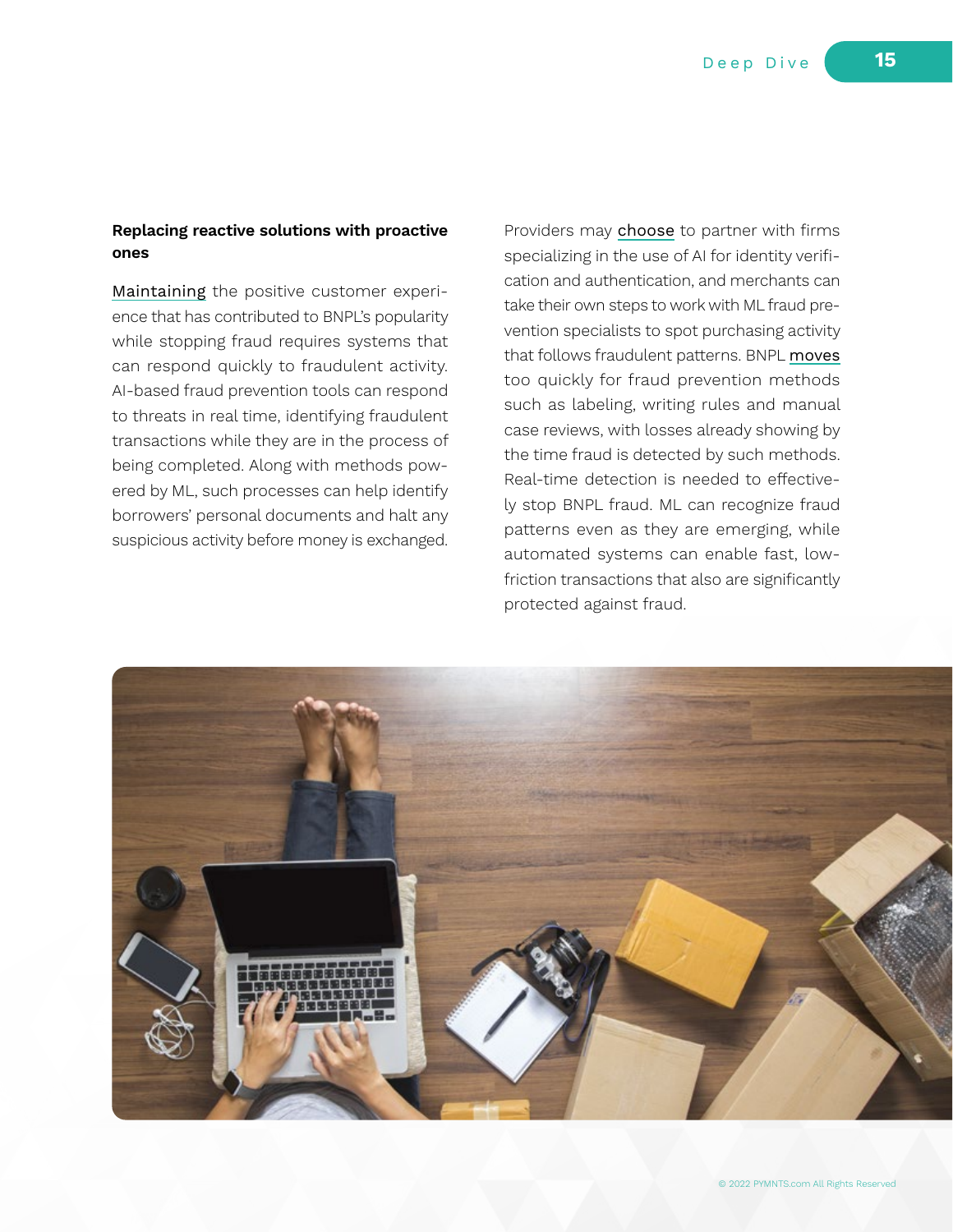# **ABOUT**

### **PYMNTS.com**

[PYMNTS.com](https://www.pymnts.com) is where the best minds and the best content meet on the web to learn about "What's Next" in payments and commerce. Our interactive platform is reinventing the way in which companies in payments share relevant information about the initiatives that shape the future of this dynamic sector and make news. Our data and analytics team includes economists, data scientists and industry analysts who work with companies to measure and quantify the innovation that is at the cutting edge of this new world.

### **L**DATAVISOR

[DataVisor's](https://www.datavisor.com/) mission is to build and restore trust online. It partners with the largest financial and internet properties in the world to protect them from a wide array of attacks, including fraud, abuse and money laundering. The company's unsupervised ML-based detection solution detects attackers without needing training data, often before they can do damage. DataVisor is made up of a team of world-class experts in Big Data infrastructure and ML. It builds advanced algorithms to fight the world's most sophisticated online attackers.

> We are interested in your feedback on this report. If you have questions or comments, or if you would like to subscribe to this report, please email us at [feedback@pymnts.com](mailto:feedback%40pymnts.com?subject=Digital%20Fraud%20Tracker%C2%AE).